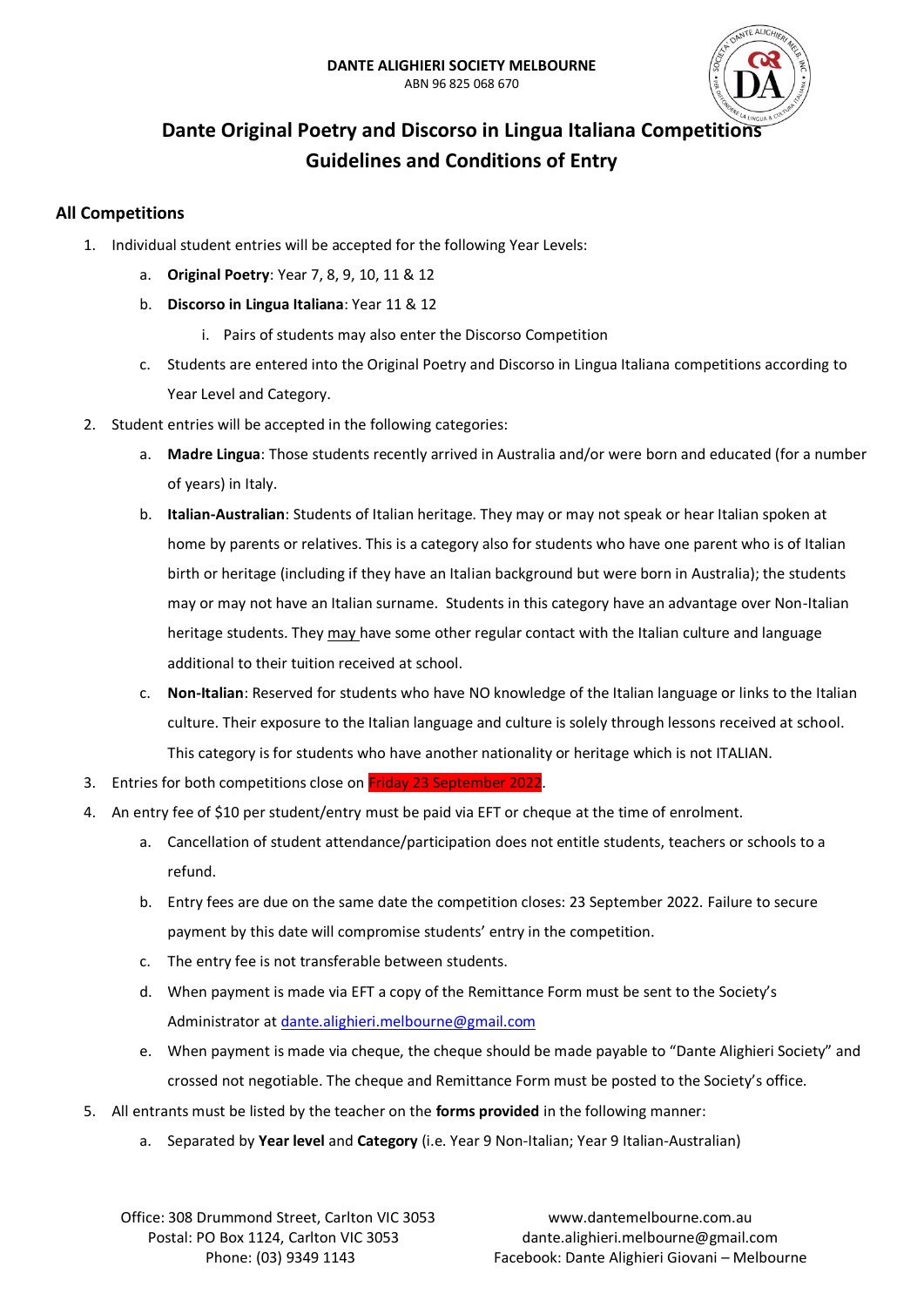#### **DANTE ALIGHIERI SOCIETY MELBOURNE**

ABN 96 825 068 670

- b. Each group of students (i.e. Year 9 Non-Italian) must be listed in alphabetical order by surname (preferred format is first name, surname, i.e. Jack Nguyen NOT Nguyen, Jack)
- c. Do not use CAPSLOCK when typing students' names
- d. One document containing all student names is to be submitted per school, per competition (i.e. if your school is entering students in both the Recitation and Original Poem competitions, two separate entry forms, containing student names and divided by Year Level and Section should be submitted).
- e. **ALL entry forms must be typed and emailed** to the Competitions Coordinator no later Friday 23 September 2022.
- f. Please check spelling of name and surname before submitting the lists as there will be no other opportunity for corrections before certificates are distributed to schools.
- g. If you need to change an entry form after submitting it, you must re-send the amended list in its entirety. The coordinator will not change your entry forms for you.
- h. **Email all Entry Forms to:** [danteliterarycomp@gmail.com](mailto:danteliterarycomp@gmail.com)
- 6. Teachers are advised that the judge's decision for the competition is final and no communication will be entered into regarding adjudication.

## **Original Poetry Competition**

- 1. There is no set topic for the Original Poetry Competition for 2022. Students are encouraged to write on topics of interest to them, or relevance to their studies.
- 2. Students entering the Original Poetry Competition **are not required to read their poem**. All poems are to be sent via email.
- 3. Students' work should be submitted in the following manner:
	- a. All Original Poems from your school should be submitted in **one Word Document**
	- b. One poem per page
	- c. The student's **Name, School, Year Level, and Category** should be included **above** the poem (see website for an example of appropriate formatting)
	- d. Work should be typed in 12pt Arial, Calibri, or similar font and size.
- 4. Students **must** produce their own work. Teachers are encouraged to proofread entries with students to correct spelling and grammar.
- 5. Plagiarised work will result in immediate disqualification. This includes any work produced with the assistance of AI technologies. Teachers are requested to monitor that all work is the students' own and is appropriate to their year level of language ability and fluency. **The work should be completed in class time to authenticate the originality of the student's work and ability.**
- 6. All student work will be adjudicated by a panel and awarded the following certificates: First, Second and Third; Participation, Merit, Honourable Mention, High Distinction.